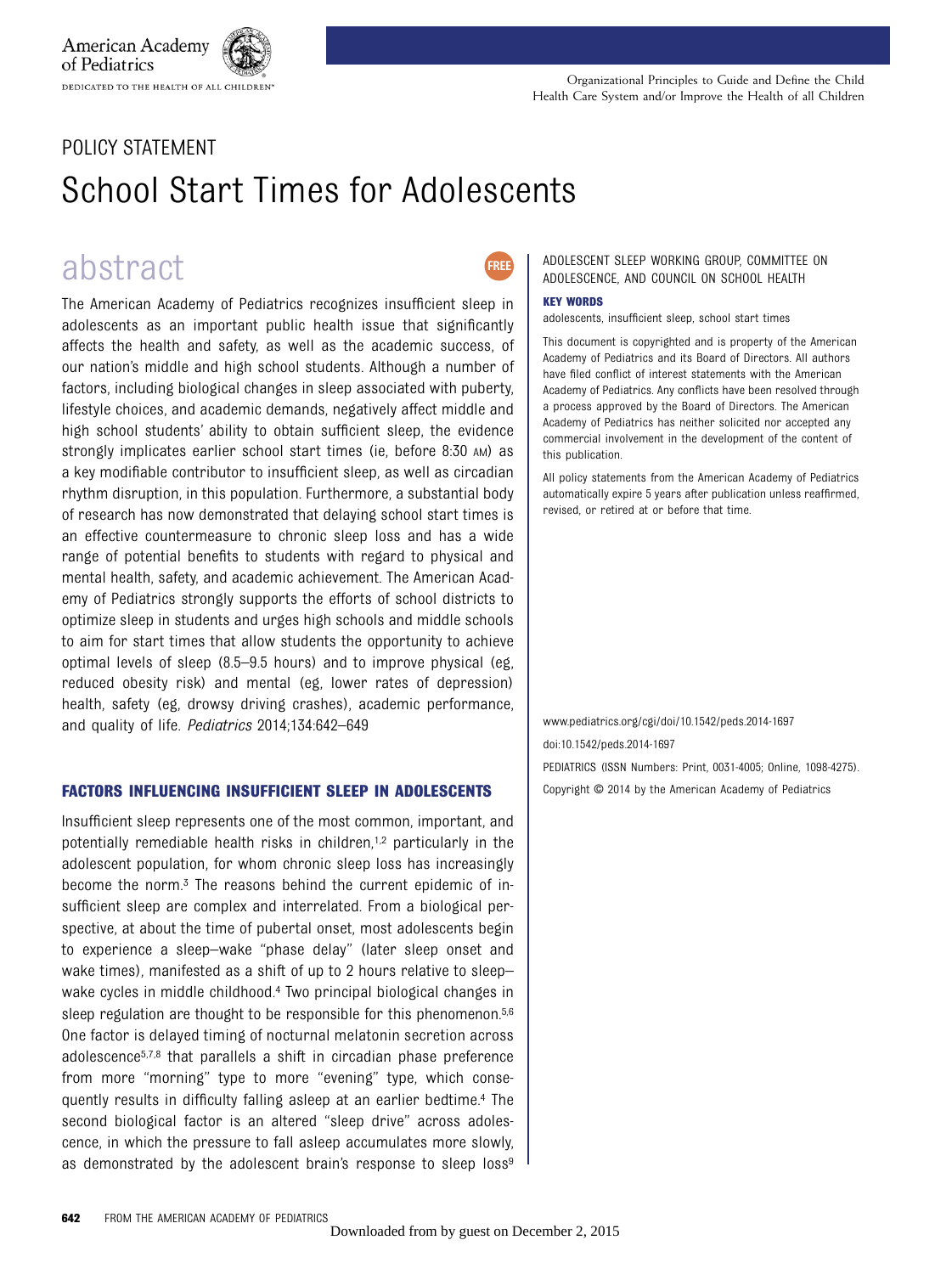and by a longer time to fall asleep after being awake for 14.5 to 18.5 hours in postpubertal versus prepubertal teenagers.10 Thus, these 2 factors typically make it easier for adolescents to stay awake later. At the same time, several studies from different perspectives indicate that adolescent sleep needs do not decline from preadolescent levels, and optimal sleep for most teenagers is in the range of 8.5 to 9.5 hours per night.5,11,12 On a practical level, this research indicates that the average teenager in today's society has difficulty falling asleep before 11:00 PM and is best suited to wake at 8:00 AM or later.4,12,13

The sleep–wake changes that flow from this biological maturation may enable teenagers' interactions with such environmental factors and lifestyle/ social demands as homework, extracurricular activities, after-school jobs, and use of technology.14–<sup>16</sup> As a result, most teenagers stay up late on school nights, getting too little sleep, and then sleep in on weekends to "catch up" on sleep. Although this weekend oversleeping can help offset the weekly sleep deficit, it can worsen circadian disruption and morning sleepiness at school.9,17,18

## The Extent and Effects of Adolescent Sleep Loss

Given both biological demands and today's sociocultural influences, it is not surprising that many studies have documented that the average adolescent in the United States is chronically sleep deprived and pathologically sleepy (ie, regularly experiencing levels of sleepiness commensurate with those of patients with sleep disorders such as narcolepsy).<sup>19</sup> For example, a recent National Sleep Foundation poll20 found that 59% of sixth- through eighth-graders and 87% of high school students in the United States were getting less than the recommended 8.5 to 9.5 hours of sleep on school

nights; indeed, the average amount of school night sleep obtained by high school seniors was less than 7 hours. In this same survey, however, 71% of parents believed that their adolescent was obtaining sufficient sleep. This mismatch indicates a significant lack of awareness among adults regarding the extent of adolescent sleep loss. As a result, many middle and high school students are at risk for adverse consequences of insufficient sleep, including impairments in mood, affect regulation, attention, memory, behavior control, executive function, and quality of life (Table 1).21–<sup>26</sup>

Insufficient sleep also takes a toll on academic performance. In the National Sleep Foundation poll cited previously,20 28% of students reported falling asleep in school at least once a week, and more than 1 in 5 fell asleep doing homework with similar frequency. Many studies show an association between decreased sleep duration and lower academic achievement at the middle school, high school, and college levels, as well as higher rates of absenteeism and tardiness and decreased readiness to learn (Table 1).17,27–<sup>30</sup>

An increased prevalence of anxiety and mood disorders has also been linked to poor quality and insufficient sleep in adolescents.31–<sup>33</sup> Other specific healthrelated effects of sleep loss include increased use of stimulants (eg, caffeine, prescription medications) to counter the effects of chronic sleepiness on academic performance.34,35 Adolescents are also at greater risk of drowsy driving–related crashes as a result of insufficient sleep.36,37 Chronic sleep restriction increases subsequent risk of both cardiovascular disease and metabolic dysfunction, such as type 2 diabetes mellitus.38,39 An association between short sleep duration and obesity in children and adolescents has been demonstrated in several cross-sectional and prospective studies, underscoring how chronic sleep restriction can undermine health (Table 1).40,41

# IDENTIFYING SOLUTIONS: THE ROLE OF DELAYING SCHOOL START TIMES

This "epidemic" of delayed, insufficient, and erratic sleep patterns among adolescents and the accompanying negative effects on adolescent health and well-being highlight the importance of identifying potentially modifiable factors. The quest to reduce the high cost of sleep loss in adolescents is not only an important public health issue but one of paramount importance to educators, pediatric health care providers, and

TABLE 1 Impact of Chronic Sleep Loss in Adolescents

Physical health and safety Increased obesity risk Metabolic dysfunction (hypercholesterolemia, type 2 diabetes mellitus) Increased cardiovascular morbidity (hypertension, increased risk of stroke) Increased rates of motor vehicle crashes ("drowsy driving") Higher rates of caffeine consumption; increased risk of toxicity/overdose Nonmedical use of stimulant medications; diversion Lower levels of physical activity Mental health and behavior Increased risk for anxiety, depression, suicidal ideation Poor impulse control and self-regulation; increased risk-taking behaviors Emotional dysregulation; decreased positive affect Impaired interpretation of social/emotional cues in self and others Decreased motivation Increased vulnerability to stress Academics and school performance Cognitive deficits, especially with more complex tasks Impairments in executive function (working memory, organization, time management, sustained effort) Impairments in attention and memory Deficits in abstract thinking, verbal creativity Decreased performance efficiency and output Lower academic achievement Poor school attendance Increased dropout rates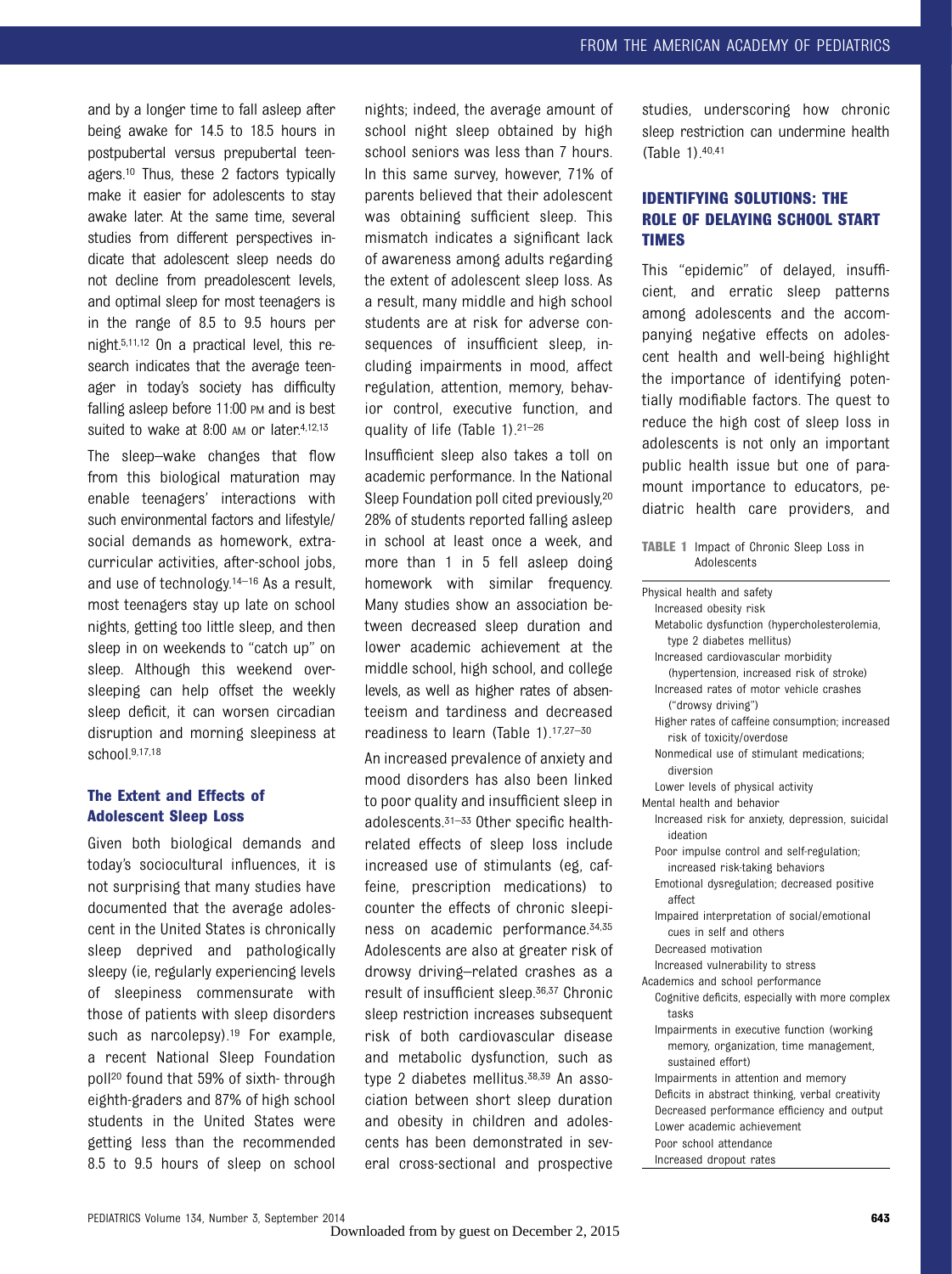advocates for adolescent health. Although many changes over the course of adolescence can affect the quality and quantity of sleep, one of the most salient and, arguably, most malleable is that of school start times. Numerous studies have demonstrated that early start times impede middle and high school students' ability to get sufficient sleep. Studies comparing high schools with start times as little as 30 minutes earlier versus those with later start times demonstrate such adverse consequences as shorter sleep duration, increased sleepiness, difficulty concentrating, behavior problems, and absenteeism.29,30,42–<sup>46</sup> For example, in one key school transition study, Carskadon et al19 evaluated the effects of a 65 minute advance (ie, move earlier) in school start time from grade 9 to grade 10 in 40 students. They found a delay in the biological markers of circadian timing but also objectively measured daytime sleepiness levels typical of patients with sleep disorders. Because circadian-based phase delays emerge at around the time of pubertal onset, they also affect younger adolescents, who increasingly are subject to many of the same environmental and lifestyle competing priorities for sleep as older teenagers. Recent research shows that delaying school start times for middle school students is accompanied by positive outcomes similar to those found in high schools, including later rise times, more school night total sleep, less daytime sleepiness, decreased tardiness rates, improved academic performance, and better performance on computerized attention tasks.30,47,48

According to the US Department of Education statistics for 2011–2012,49 approximately 43% of the over 18 000 public high schools in the United States currently have a start time before 8:00 AM. Over the last 15 years, however, a small but growing number of school districts have responded to research reports regarding insufficient sleep among middle and high school students with what may be viewed as a "systematic countermeasure" to reduce the prevalence of sleepiness and its consequences: delaying school start times. Early studies addressed a core question: "Does delaying start time result in students obtaining more sleep, or do students just stay up later and thus negate the effects of the delayed start time?" Wahlstrom et al<sup>50,51</sup> assessed more than 18 000 high school students in Minneapolis before and after the district's school start time changed from  $7:15$  am to  $8:40$  am beginning with the 1997–1998 school year. Bedtimes after the change were similar (ie, did not shift to a later time) to those of students in schools that did not change start times, and, as a result, students obtained nearly 1 additional hour of sleep on school nights during the 1999–2000 school year. Other studies have also failed to show a delay in bedtime in response to delayed start times. In a study involving grades 6 through 12 in a school district that delayed high school start times by 1 hour (7:30 to 8:30 AM), students averaged 12 to 30 minutes more nightly sleep, and the percentage of students who reported ≥8 hours of sleep increased from 37% to 50%.52 Owens et al,53 in a study of adolescents attending an independent school that instituted a start time delay of 30 minutes (from 8:00 to 8:30 AM), reported that average bedtimes actually shifted *earlier* by an average of 18 minutes, and mean self-reported school night sleep duration increased by 45 minutes. In addition, the percentage of students getting less than 7 hours of sleep decreased by 79%, and those reporting at least 8 hours of sleep increased from 16% to 55%. Finally, in a 3-year study of >9000 students from 8 public high schools in 3 states (Colorado, Wyoming, and Minnesota),

the percentage of students sleeping ≥8 hours per night was dramatically higher in those schools that had a later start time (eg, 33% at 7:30 AM vs 66% at 8:55 AM).54

Moreover, a number of studies have now clearly demonstrated that delaying school start times not only results in a substantive increase in average sleep duration but also has a significant positive effect on a variety of key outcomes; these effects range from decreased levels of self-reported sleepiness and fatigue to improvements in academic measures. In the Minneapolis study,50,51 attendance rates for students in grades 9 through 11 improved, and the percentage of high school students continuously enrolled increased. Likewise, Dexter et al<sup>42</sup> found that public high school sophomores and juniors at a later- versus earlier-starting high school reported more sleep and less daytime sleepiness. Htwe et al<sup>55</sup> reported that high school students slept an additional 35 minutes, on average, and experienced less daytime sleepiness after their school start time was delayed from 7:35 to 8:15 AM.

Improvements in academic achievement associated with delayed start times have been somewhat less consistently demonstrated; in the Minneapolis study, grades showed a slight but not statistically significant improvement,50 and standardized test scores were not increased overall compared with those before the start time change.46,56 However, several recent studies have documented improvements in academic performance associated with later start times. A study of students in Chicago public high schools demonstrated that absences were much more common and student grades and test score performance were notably lower for first-period classes compared with afternoon classes and that performance on end-of-year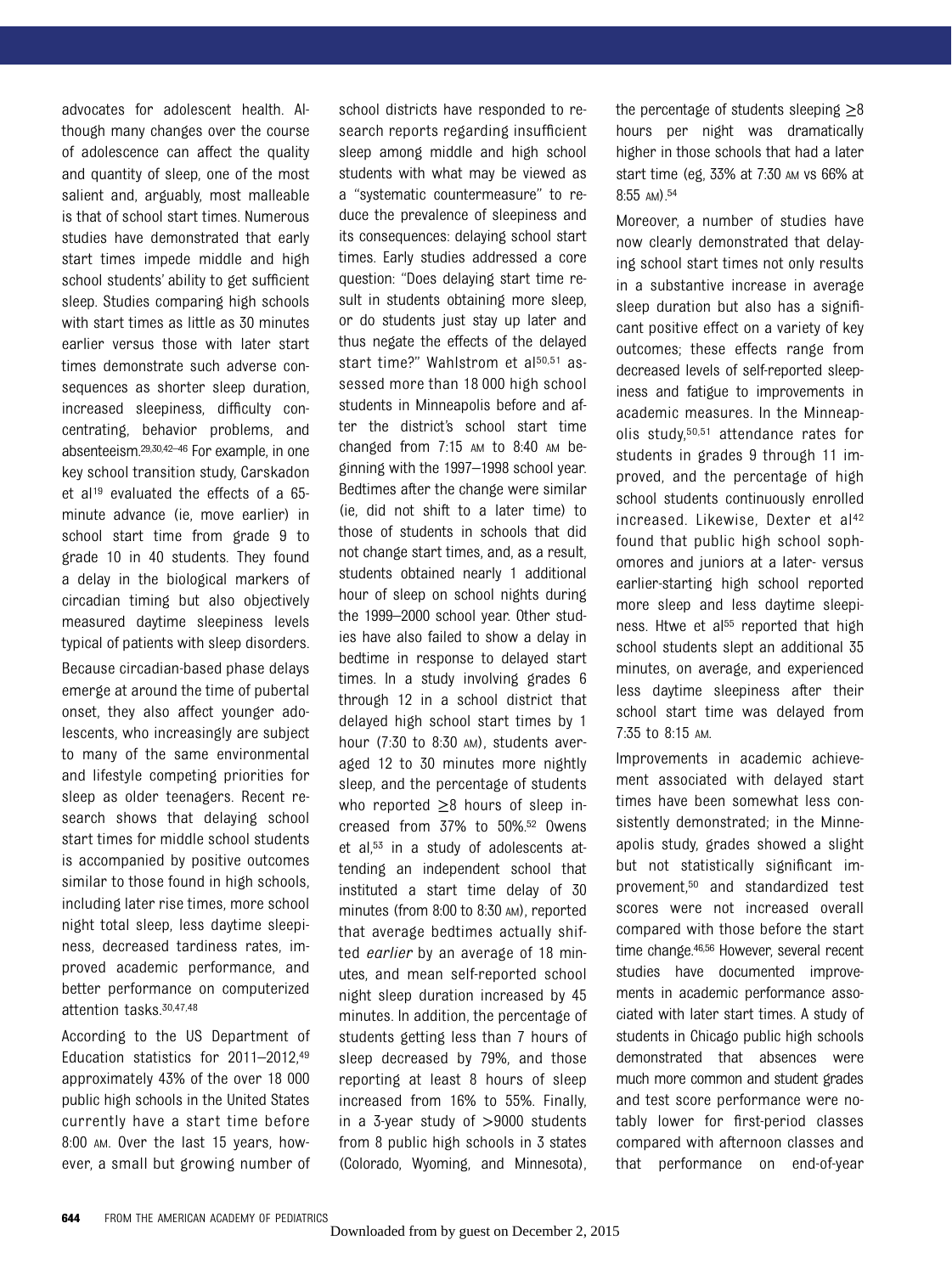subject-specific standardized tests (ie, math, English) correlated with whether the student was scheduled for that subject during first period.<sup>56</sup> Similarly, first-year Air Force Academy students assigned to start classes after 8:00 AM (compared with before 8:00 AM) performed better in their first-period course and, in addition, had a 0.15 SD increase in performance across all of their courses.44 In a study focusing on middle school students,45 a 1-hour later shift in school start times was associated with an increase in reading test scores by 0.03 to 0.10 SD and in math test scores by 0.06 to 0.09 SD. The author concluded that an increase in start times by 1 hour would result in a 3 percentile point gain in both math and reading test scores for the average student. Furthermore, students performing in the lower end of the test score distribution seemed to benefit most, with gains roughly twice those in above-average students, and the effects persisted into high school. In a more recent middle school study by the same research group, the results suggested that moving school start later by 1 hour can have an impact on standardized test scores comparable to decreasing the class size by one-third. Finally, in a recent 3 state study, 5 of the 6 high schools in which grade point average was assessed showed a significant pre– post increase in grade point average in core subjects of math, English, science, and social studies.<sup>54</sup>

Finally, there may be additional healthrelated and other benefits associated with delays in start time. For example, students in the independent school study cited previously $53$  reported significantly more satisfaction with their sleep. In addition, class attendance improved, as did health-related variables, including fewer visits to the campus health center for fatigue-related complaints.53 Although not specifically

assessed as an outcome in previous research, later start times might increase the likelihood that students will eat breakfast before school and thus further enhance their readiness to learn.57 Finally, improvements in teacher satisfaction linked to increased sleep offers yet another potential mechanism for classroom enrichment.

Several other outcome measures examined in these studies also deserve emphasis. In the study by Owens et al,<sup>53</sup> there were significantly fewer students self-reporting symptoms of depressed mood as well as improved motivation after the start time delay. In a more recent study, also conducted in an independent school setting, a 25-minute delay in start time was associated not only with increased sleep duration and decreased daytime sleepiness but also with less self-reported depressed mood.<sup>58</sup> Although more research is needed, given the mounting evidence supporting a bidirectional link between sleep patterns and problems and mood disorders in this population<sup>59</sup> (including an increased risk of suicidal ideation<sup>57</sup>), countermeasures that could potentially mitigate these effects have important public health implications.

Furthermore, adolescents are at particularly high risk of driving while impaired by sleepiness, and young drivers aged 25 years or younger are involved in more than one-half of the estimated 100 000 police-reported, fatigue-related traffic crashes each year.60 Danner and Phillips<sup>52</sup> examined the relationship between automobile crash records for students 17 to 18 years of age and high school start times. Car crash rates for the county that delayed school start times decreased by 16.5% over the 2 years before and after the schoolstart change, whereas those for the state as a whole increased by 7.8% across the same time period. In another recent study conducted in 2 adjacent, demographically similar cities, there were significantly increased teen (16- to 18-year-olds) crash rates over a 2-year period in the city with earlier high school start times (2007: 71.2 per 1000 vs 55.6 per 1000; 2008: 65.8 per 1000 vs 46.6 per 1000  $[P < .001]$ ), and teen drivers' morning crash peaks occurred 1 hour earlier.<sup>61</sup> Finally, the recent study by Wahlstrom et al54 found a crash rate reduction in 16- to 18-year-olds of 65% and 70%, respectively, in 2 of the 4 high schools studied; notably, the high school with the latest start time (Jackson Hole, WY) had the largest decline in car crashes.

Although considerable empiric support exists for the concepts that early school start times are detrimental to adolescents' health and well-being and that delaying school start times results in substantive and sustained benefits to students, the ongoing debate among school districts in the United States regarding the widespread institution of later start times for middle and high schools continues to spark controversy. Moreover, the logistical considerations in implementing delayed school start times in middle and high schools are far from trivial. Wolfson and Carskadon62 surveyed 345 public high school personnel regarding their perspective on high school start times, factors influencing school start times, and decision-making around school schedules. Most respondents at that time had not changed or contemplated changing their school start times. Perceived barriers to changing school schedules commonly endorsed included curtailed time for athletic practices and interference with scheduling of games, reduced after-school employment hours for students, challenges in providing child care for younger siblings, adjustments in parent and family schedules, potential safety issues, effects on sleep duration in younger children if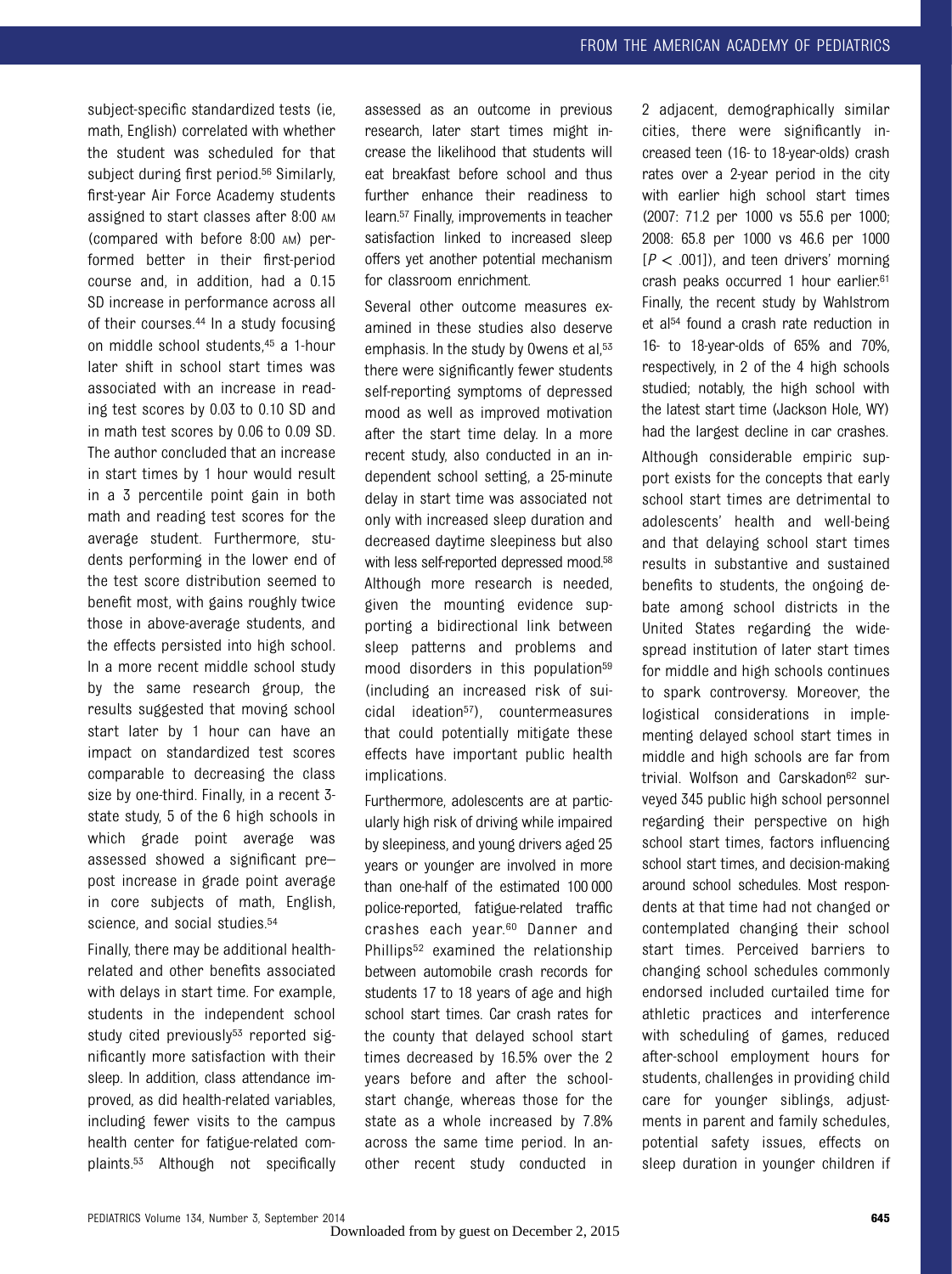elementary school schedules are "flipped" with those of middle/high school students, and the need to make alternative transportation arrangements. However, to date, to our knowledge, there have been no published studies that have systematically examined the impact of school start time delay on these parameters, although anecdotal evidence suggests that many of these concerns are unfounded [\(www.sleepfoundation.](www.sleepfoundation.org) [org](www.sleepfoundation.org)). Moreover, communities across the country have adopted a variety of creative solutions to address these problems, including shifting to public transportation for older students, enlisting community volunteers to provide supervision at bus stops, adjusting class schedules to minimize late dismissal times, scheduling free periods/study halls at the end of the school day to allow participation in after-school extracurricular activities, exempting student athletes from physical education requirements, and installing lights for athletic fields.

In addition, as outlined in a recent Brookings Institute Report ("Organizing Schools to Improve Student Achievement: Start Times, Grade Configurations, and Teacher Assignments"),63 economists have suggested that delaying school start times would have a substantial benefit-to-cost ratio (9:1). This finding is based on a conservative estimate of both costs per student (\$0–\$1950, largely related to transportation) and the increase in projected future earnings per student in present value because of test score gains related to moving start times 1 hour later (approximately \$17 500). Finally, because the appropriation of federal dollars for schools is partially dependent on student attendance data, reducing tardiness and absenteeism levels could result in increased funding and further offset costs related to moving start times later.

## **CONCLUSIONS**

Taken together, these studies support the presence of significant improvements in benchmarks of health and academic success in a variety of settings in association with later school start times, including in urban school districts with a large percentage of low-income and minority students, suburban public schools, and collegepreparatory independent schools. It is clear that additional research is needed to further document the effects of changes in school start times over time, to examine specific factors that increase or decrease the likelihood of positive outcomes, and to assess the effect on families, the community, other stakeholders, and the educational system in general. However, it may be strongly argued that both the urgency and the magnitude of the problem of sleep loss in adolescents and the availability of an intervention that has the potential to have broad and immediate effects are highly compelling.

It should also be emphasized that delaying school start times alone is less likely to have a significant effect without concomitant attention to other contributing and potentially remediable factors, such as excessive demands on students' time because of homework, extracurricular activities, after-school employment, social networking, and electronic media use. One of the biggest challenges school districts face is the need to inform community stakeholders (eg, parents, teachers and administrators, coaches, students, bus drivers, businesses that employ students, law enforcement officials) about the scientific rationale underpinning the merits of delaying school start times; the threats to health, safety, and academic success posed by insufficient sleep; and the potential benefits for adolescents of school start time delay. Thus, education and community engagement are equally

key components in increasing the likelihood of success.

The American Academy of Pediatrics recognizes insufficient sleep in adolescents as a public health issue, endorses the scientific rationale for later school start times, and acknowledges the potential benefits to students with regard to physical and mental health, safety, and academic achievement. The American Academy of Pediatrics lends its strong support to school districts contemplating delaying school start times as a means of optimizing sleep and alertness in the learning environment and encourages all school administrators and other stakeholders in communities around the country to review the scientific evidence regarding school start times, to initiate discussions on this issue, and to systematically evaluate the communitywide impact of these changes (eg, on academic performance, school budget, traffic patterns, teacher retention).

# RECOMMENDATIONS

- 1. Pediatricians should educate adolescents and parents regarding the optimal sleep amount teenagers need to match physiologic sleep needs (8.5–9.5 hours). Although napping, extending sleep on weekends, and caffeine consumption can temporarily counteract sleepiness, these measures do not restore optimal alertness and are not a substitute for regular sufficient sleep.
- 2. Health care professionals, especially those working in school-based clinics or acting in an advisory capacity to schools, should be aware of adolescent sleep needs. They should educate parents, teenagers, educators, athletic coaches, and other stakeholders about the biological and environmental factors, including early school start times, that contribute to widespread chronic sleep deprivation in America's youth.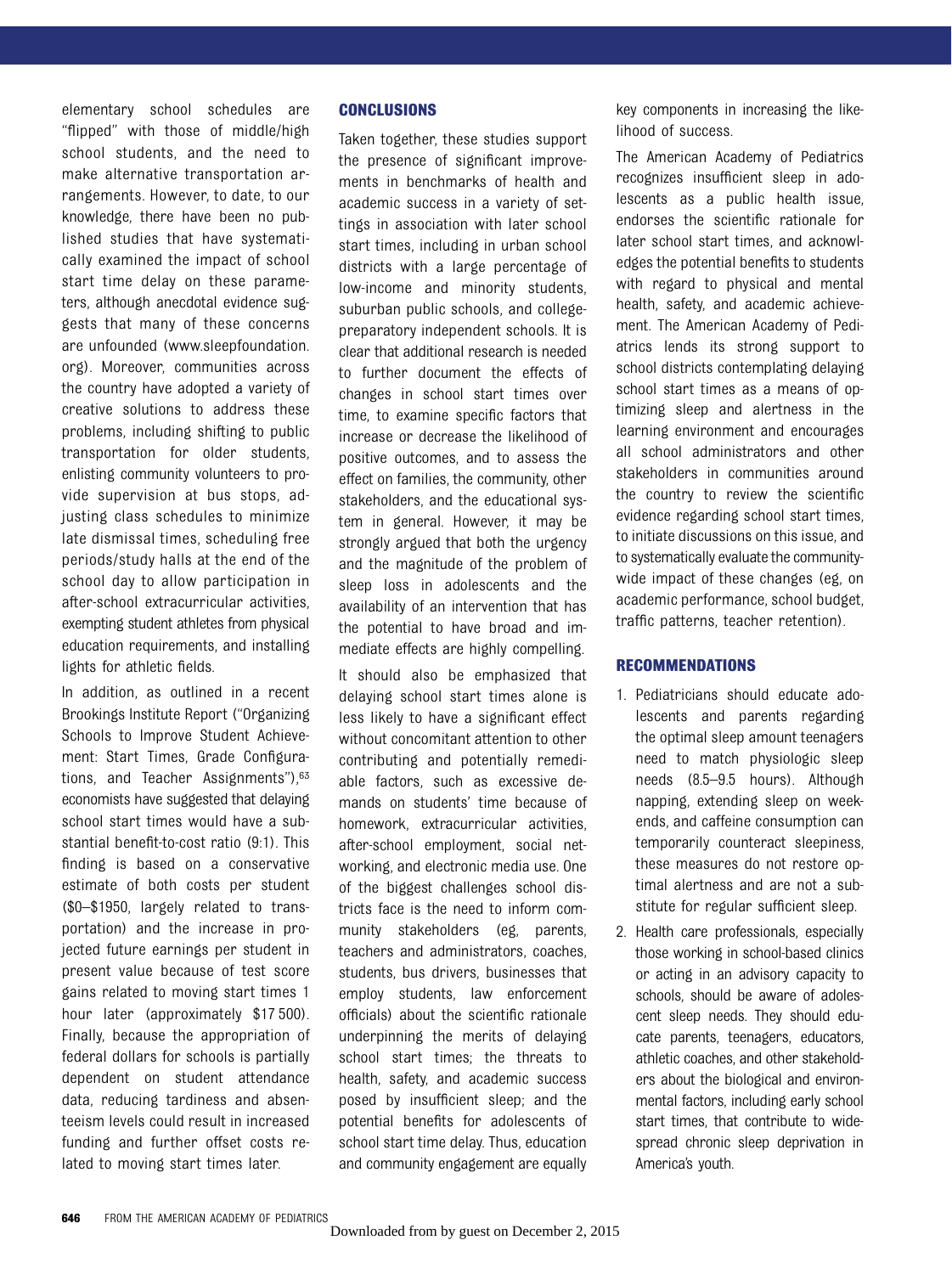- 3. Educational interventions for parents and adolescents as well as the general public should be developed and disseminated by the American Academy of Pediatrics and other child and sleep health advocacy groups. Content should include the potential risks of chronic sleep loss in adolescents, including depressed mood, deficits in learning, attention and memory problems, poor impulse control, academic performance deficits, an increased risk of fall-asleep motor vehicle crashes, and an elevated risk of obesity, hypertension, and long-term cardiovascular morbidity. Information should also be included about the potential utility of systemic countermeasures, including delaying school start times, in mitigating these effects. Finally, educational efforts should also emphasize the importance of behavior change on the individual level and the personal responsibility that families and students themselves have in modifying their sleep habits.
- 4. Pediatricians and other pediatric health care providers (eg, school physicians, school nurses) should provide scientific information, evidencebased rationales, guidance, and support to educate school administrators, parent-teacher associations, and school boards about the benefits of instituting a delay in start times as a potentially highly cost-effective countermeasure to adolescent sleep deprivation and sleepiness. In most districts, middle and high schools should aim for a starting time of no earlier than 8:30 AM. However, individual school districts also need to take average commuting times and other exigencies into

account in setting a start time that allows for adequate sleep opportunity for students. Additional information regarding opportunities, challenges, and potential solutions involved in changing school start times may be found at: [http://www.](http://www.sleepfoundation.org/article/sleep-topics/school-start-time-and-sleep) [sleepfoundation.org/article/sleep](http://www.sleepfoundation.org/article/sleep-topics/school-start-time-and-sleep)[topics/school-start-time-and-sleep;](http://www.sleepfoundation.org/article/sleep-topics/school-start-time-and-sleep) <http://schoolstarttime.org>.

5. Pediatricians should routinely provide education and support to adolescents and families regarding the significance of sleep and healthy sleep habits as an important component of anticipatory guidance and well-child care. In particular, pediatricians should endorse parental involvement in setting bedtimes and in supervising sleep practices, such as social networking and electronic media use in the bedroom; for example, pediatricians could recommend to parents that they establish a "home media use plan" and enforce a "media curfew." Adolescents should be regularly queried regarding sleep patterns and duration and counseled about the risks of excessive caffeine consumption, misuse of stimulant medications as a countermeasure to sleepiness, and the dangers of drowsy driving.

#### LEAD AUTHOR

Judith A. Owens, MD, MPH, FAAP

#### CONTRIBUTING AUTHORS (ADOLESCENT SLEEP WORKING GROUP)

Rhoda Au, PhD Mary Carskadon, PhD Richard Millman, MD Amy Wolfson, PhD

#### COMMITTEE ON ADOLESCENCE, 2012– 2013

Paula K. Braverman, MD, FAAP, Chairperson William P. Adelman, MD, FAAP Cora C. Breuner, MD, MPH, FAAP David A. Levine, MD, FAAP Arik V. Marcell, MD, MPH, FAAP Pamela J. Murray, MD, MPH, FAAP Rebecca F. O'Brien, MD, FAAP

#### LIAISONS

Loretta E. Gavin, PhD, MPH – Centers for Disease Control and Prevention Rachel J. Miller, MD – American College of Obstetricians and Gynecologists Margo Lane, MD - Canadian Pediatric Society Benjamin Shain, MD, PhD – American Academy of Child and Adolescent Psychiatry

#### **STAFF**

Karen Smith James Baumberger

#### COUNCIL ON SCHOOL HEALTH EXECUTIVE COMMITTEE, 2012–2013

Cynthia D. Devore, MD, FAAP, Chairperson Mandy Allison, MD, MSPH, FAAP Richard Ancona, MD, FAAP Stephen E. Barnett, MD, FAAP Robert Gunther, MD, FAAP Breena Holmes, MD, FAAP Marc Lerner, MD, FAAP Mark Minier, MD, FAAP Jeffrey K. Okamoto, MD, FAAP Thomas Young, MD, FAAP

#### FORMER COUNCIL EXECUTIVE COMMITTEE MEMBERS

Jeffrey H. Lamont, MD, FAAP Robert D. Murray, MD, FAAP, Chairperson Lani S. M. Wheeler, MD, FAAP

#### LIAISONS

Mary Vernon-Smiley, MD, MPH - Centers for Disease Control and Prevention Carolyn Duff, RN, MS, NCSN – National Association of School Nurses Linda Grant, MD, MPH – American School Health Association Veda Johnson, MD – National Assembly on School-Based Health Care

#### **STAFF**

Madra Guinn-Jones, MPH

#### **REFERENCES**

1. US Department of Health and Human Services. Healthy People 2020 sleep health objectives. Available at: [www.healthy](www.healthypeople.gov/2020/topicsobjectives2020/objectiveslist.aspx?topicId=38)[people.gov/2020/topicsobjectives2020/](www.healthypeople.gov/2020/topicsobjectives2020/objectiveslist.aspx?topicId=38) [objectiveslist.aspx?topicId=38.](www.healthypeople.gov/2020/topicsobjectives2020/objectiveslist.aspx?topicId=38) Accessed June 26, 2013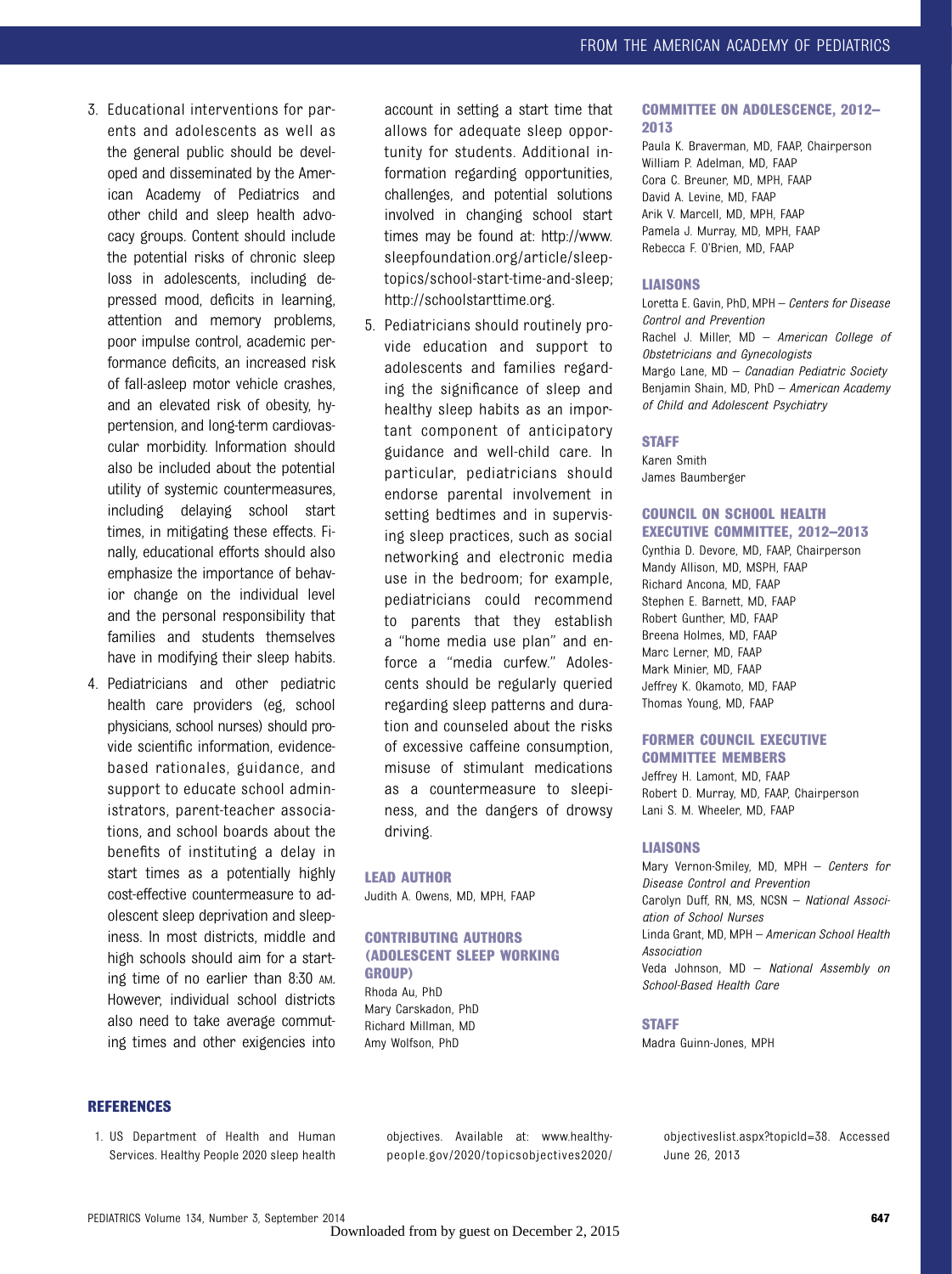- 2. Chen MY, Wang EK, Jeng YJ. Adequate sleep among adolescents is positively associated with health status and health-related behaviors. BMC Public Health. 2006;6:59
- 3. Eaton DK, McKnight-Eily LR, Lowry R, Perry GS, Presley-Cantrell L, Croft JB. Prevalence of insufficient, borderline, and optimal hours of sleep among high school students -United States, 2007. J Adolesc Health. 2010;46(4):399–401
- 4. Frey S, Balu S, Greusing S, Rothen N, Cajochen C. Consequences of the timing of menarche on female adolescent sleep phase preference. PLoS ONE. 2009;4(4): e5217
- 5. Carskadon MA, Acebo C, Jenni OG. Regulation of adolescent sleep: implications for behavior. Ann N Y Acad Sci. 2004;1021:276– 291
- 6. Carskadon MA. Sleep in adolescents: the perfect storm. Pediatr Clin North Am. 2011; 58(3):637–647
- 7. Crowley SJ, Acebo C, Fallone G, Carskadon MA. Estimating dim light melatonin onset (DLMO) phase in adolescents using summer or school-year sleep/wake schedules. Sleep. 2006;29(12):1632–1641
- 8. Carskadon MA, Acebo C, Richardson GS, Tate BA, Seifer R. An approach to studying circadian rhythms of adolescent humans. J Biol Rhythms. 1997;12(3):278–289
- 9. Jenni OG, Achermann P, Carskadon MA. Homeostatic sleep regulation in adolescents. Sleep. 2005;28(11):1446–1454
- 10. Taylor DJ, Jenni OG, Acebo C, Carskadon MA. Sleep tendency during extended wakefulness: insights into adolescent sleep regulation and behavior. J Sleep Res. 2005; 14(3):239–244
- 11. Carskadon MA. The second decade. In: Guilleminault C, ed. Sleeping and Waking Disorders: Indications and Techniques. Menlo Park, CA: Addison Wesley; 1982:99–125
- 12. Carskadon MA, Acebo C, Seifer R. Extended nights, sleep loss, and recovery sleep in adolescents. Arch Ital Biol. 2001;139(3):301– 312
- 13. Roenneberg T, Kuehnle T, Pramstaller PP, et al. A marker for the end of adolescence. Curr Biol. 2004;14(24):R1038–R1039
- 14. Cain N, Gradisar M. Electronic media use and sleep in school-aged children and adolescents: a review. Sleep Med. 2010;11 (8):735–742
- 15. Knutson KL, Lauderdale DS. Sociodemographic and behavioral predictors of bed time and wake time among US adolescents aged 15 to 17 years. *J Pediatr*: 2009;154(3): 426–430, 430.e1
- 16. Wolfson AR. Bridging the gap between research and practice: what will adolescents'

sleep-wake patterns look like in the 21st century? In: Carskadon MA, ed. Adolescent Sleep Patterns: Biological, Social, and Psychological Influences. New York, NY: Cambridge University Press; 2002:198–219

- 17. Fredriksen K, Rhodes J, Reddy R, Way N. Sleepless in Chicago: tracking the effects of adolescent sleep loss during the middle school years. Child Dev. 2004;75(1):84–95
- 18. Dahl RE, Carskadon MA. Sleep and its disorders in adolescence. In: Ferber R, Krieger MH, eds. Principles and Practices of Sleep Medicine in the Child. Philadelphia, PA: WB Saunders Co; 1995:19–27
- 19. Carskadon MA, Wolfson AR, Acebo C, Tzischinsky O, Seifer R. Adolescent sleep patterns, circadian timing, and sleepiness at a transition to early school days. Sleep. 1998;21(8):871–881
- 20. National Sleep Foundation. 2006 Teens and sleep. Available at: [www.sleepfoundation.](www.sleepfoundation.org/article/sleep-america-polls/2006-teens-and-sleep) [org/article/sleep-america-polls/2006-teens](www.sleepfoundation.org/article/sleep-america-polls/2006-teens-and-sleep)[and-sleep.](www.sleepfoundation.org/article/sleep-america-polls/2006-teens-and-sleep) Accessed June 26, 2013
- 21. O'Brien EM, Mindell JA. Sleep and risktaking behavior in adolescents. Behav Sleep Med. 2005;3(3):113–133
- 22. Giedd JN. Linking adolescent sleep, brain maturation, and behavior. J Adolesc Health. 2009;45(4):319–320
- 23. Holm SM, Forbes EE, Ryan ND, Phillips ML, Tarr JA, Dahl RE. Reward-related brain function and sleep in pre/early pubertal and mid/late pubertal adolescents. J Adolesc Health. 2009;45(4):326–334
- 24. Moore M, Kirchner HL, Drotar D, et al. Relationships among sleepiness, sleep time, and psychological functioning in adolescents. J Pediatr Psychol. 2009;34(10):1175– 1183
- 25. Pasch KE, Laska MN, Lytle LA, Moe SG. Adolescent sleep, risk behaviors, and depressive symptoms: are they linked? Am J Health Behav. 2010;34(2):237–248
- 26. Soffer-Dudek N, Shahar G. Daily stress interacts with trait dissociation to predict sleep-related experiences in young adults. J Abnorm Psychol. 2011;120(3):719–729
- 27. Curcio G, Ferrara M, De Gennaro L. Sleep loss, learning capacity and academic performance. Sleep Med Rev. 2006;10(5):323–337
- 28. Pagel JF, Forister N, Kwiatkowki C. Adolescent sleep disturbance and school performance: the confounding variable of socioeconomics. J Clin Sleep Med. 2007;3 (1):19–23
- 29. Wolfson AR, Carskadon MA. Understanding adolescents' sleep patterns and school performance: a critical appraisal. Sleep Med Rev. 2003;7(6):491–506
- 30. Wolfson AR, Spaulding NL, Dandrow C, Baroni EM. Middle school start times: the

importance of a good night's sleep for young adolescents. Behav Sleep Med. 2007; 5(3):194–209

- 31. Alfano CA, Zakem AH, Costa NM, Taylor LK, Weems CF. Sleep problems and their relation to cognitive factors, anxiety, and depressive symptoms in children and adolescents. Depress Anxiety. 2009;26(6): 503–512
- 32. Lofthouse N, Gilchrist R, Splaingard M. Mood-related sleep problems in children and adolescents. Child Adolesc Psychiatr Clin N Am. 2009;18(4):893–916
- 33. Regestein Q, Natarajan V, Pavlova M, Kawasaki S, Gleason R, Koff E. Sleep debt and depression in female college students. Psychiatry Res. 2010;176(1):34–39
- 34. Gromov I, Gromov D. Sleep and substance use and abuse in adolescents. Child Adolesc Psychiatr Clin N Am. 2009;18(4):929– 946
- 35. Bryant Ludden A, Wolfson AR. Understanding adolescent caffeine use: connecting use patterns with expectancies, reasons, and sleep. Health Educ Behav. 2010;37(3):330–342
- 36. Dahl RE. Biological, developmental, and neurobehavioral factors relevant to adolescent driving risks. Am J Prev Med. 2008; 35(suppl 3):S278–S284
- 37. Hutchens L, Senserrick TM, Jamieson PE, Romer D, Winston FK. Teen driver crash risk and associations with smoking and drowsy driving. Accid Anal Prev. 2008;40(3): 869–876
- 38. Verhulst SL, Schrauwen N, Haentjens D, et al. Sleep duration and metabolic dysregulation in overweight children and adolescents. Arch Dis Child. 2008;93(1):89–90
- 39. Gangwisch JE, Malaspina D, Babiss LA, et al. Short sleep duration as a risk factor for hypercholesterolemia: analyses of the National Longitudinal Study of Adolescent Health. Sleep. 2010;33(7):956–961
- 40. Hasler G, Buysse DJ, Klaghofer R, et al. The association between short sleep duration and obesity in young adults: a 13-year prospective study. Sleep. 2004;27(4):661– 666
- 41. Cappuccio FP, Taggart FM, Kandala NB, et al. Meta-analysis of short sleep duration and obesity in children and adults. Sleep. 2008; 31(5):619–626
- 42. Dexter D, Bijwadia J, Schilling D, Applebaugh G. Sleep, sleepiness and school start times: a preliminary study. WMJ. 2003;102(1): 44–46
- 43. Hansen M, Janssen I, Schiff A, Zee PC, Dubocovich ML. The impact of school daily schedule on adolescent sleep. Pediatrics. 2005;115(6):1555–1561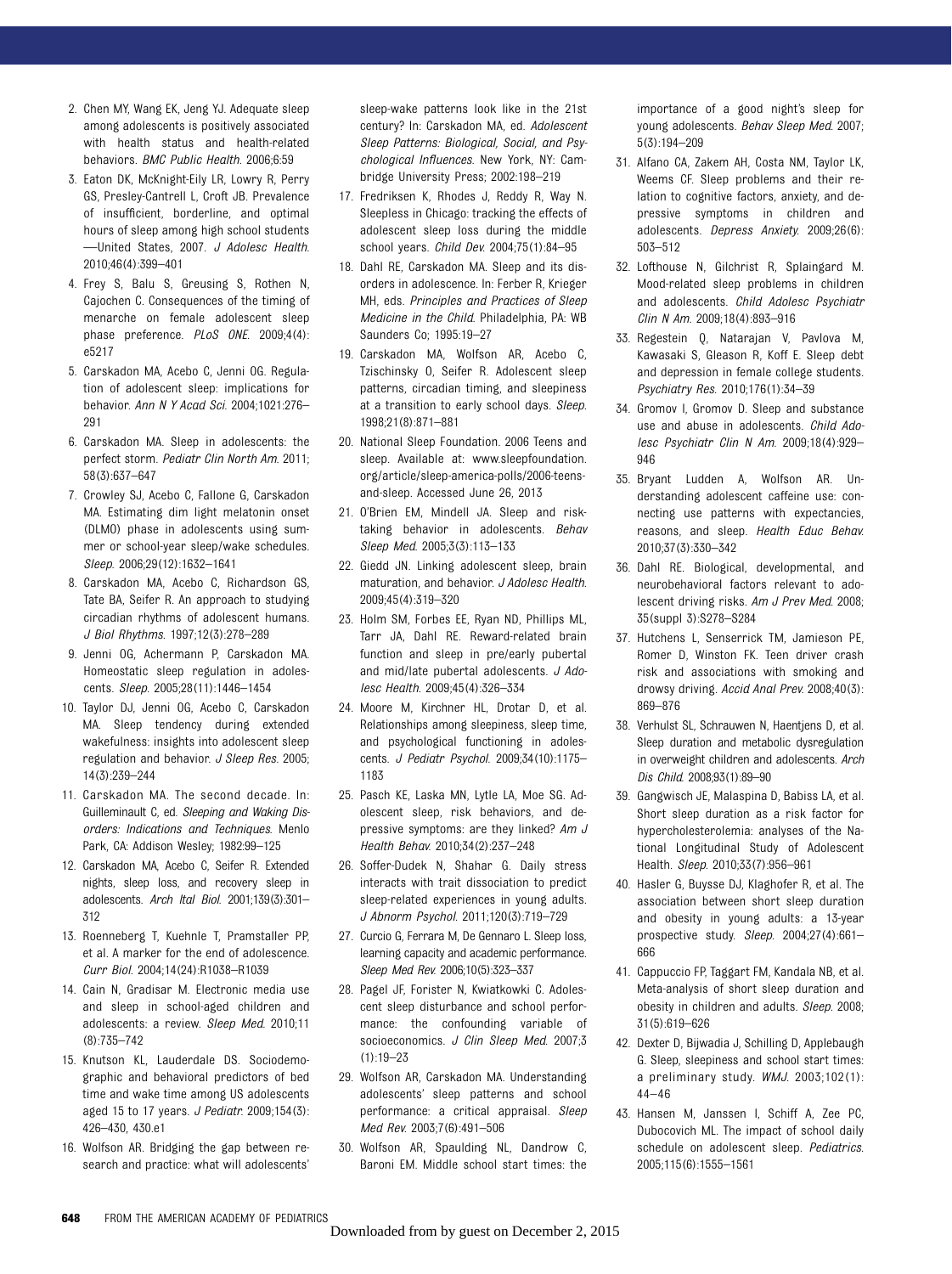- 44. Carrell SE, Maghakian T, West JE. A's from Zzzz's? The causal effect of school start time on the academic achievement of adolescents. Am Econ J Economic Policy. 2011;3(3):62–81
- 45. Edwards F. Early to rise: the effect of daily start times on academic performance. Working Paper, University of Illinois at Urbana-Champaign; 2010. Available at: [http://ssrn.com/abstract=1628693.](http://ssrn.com/abstract=1628693) Accessed June 26, 2013
- 46. Hinrichs P. When the bell tolls: the effects of school starting times on academic achievement. Educ Finance Policy. 2011;6(4):1–22
- 47. Epstein R, Chillag N, Lavie P. Starting times of school: effects on daytime functioning of fifth-grade children in Israel. Sleep. 1998;21 (3):250–256
- 48. Lufi D, Tzischinsky O, Hadar S. Delaying school starting time by one hour: some effects on attention levels in adolescents. J Clin Sleep Med. 2011;7(2):137–143
- 49. US Department of Education, National Center for Education Statistics, Schools and Staffing Survey. Public School Data File, 2011–12. Available at: [http://nces.ed.gov/surveys/sass/](http://nces.ed.gov/surveys/sass/tables/sass1112_201381_s1n.asp) [tables/sass1112\\_201381\\_s1n.asp.](http://nces.ed.gov/surveys/sass/tables/sass1112_201381_s1n.asp) Accessed July 14, 2014
- 50. Wahlstrom K. Changing times: findings from the first longitudinal study of later high school start times. NASSP Bull. 2002;286(633):3–21
- 51. Wahlstrom K. Accommodating the sleep patterns of adolescents within current

educational structures: an uncharted path. In: Carskadon M, ed. Adolescent Sleep Patterns: Biological, Social, and Psychological Influences. New York, NY, and Cambridge, England: Cambridge University Press; 2002:72–197

- 52. Danner F, Phillips B. Adolescent sleep, school start times, and teen motor vehicle crashes. J Clin Sleep Med. 2008;4(6):533–535
- 53. Owens JA, Belon K, Moss P. Impact of delaying school start time on adolescent sleep, mood, and behavior. Arch Pediatr Adolesc Med. 2010;164(7):608–614
- 54. Wahlstrom K, Dretzke B, Gordon M, Peterson K, Edwards K, Gdula J. Examining the Impact of Later School Start Times on the Health and Academic Performance of High School Students: A Multi-Site Study. Center for Applied Research and Educational Improvement. St Paul, MN: University of Minnesota; 2014
- 55. Htwe ZW, Cuzzone D, O'Malley MB, O'Malley EB. Sleep patterns of high school students before and after delayed school start time. J Sleep Disord Res. 2008;31(suppl):A74–A75
- 56. Cortes KE, Bricker J, Rohlfs C. The role of specific subjects in education production functions: Evidence from morning classes in Chicago public high schools. The BE Journal of Economic Analysis & Policy. 2010;12(1)
- 57. Hoyland A, Dye L, Lawton CL. A systematic review of the effect of breakfast on the cognitive performance of children and adolescents. Nutr Res Rev. 2009;22(2):220–243
- 58. Boergers J, Gable CJ, Owens JA. Later school start time is associated with improved sleep and daytime functioning in adolescents. J Dev Behav Pediatr. 2014;35  $(1):11-17$
- 59. Fitzgerald CT, Messias E, Buysse DJ. Teen sleep and suicidality: results from the youth risk behavior surveys of 2007 and 2009. J Clin Sleep Med. 2011;7(4):351–356
- 60. Knipling R, Wang J. Crashes and Fatalities Related to Driver Drowsiness/Fatigue. Washington, DC: National Highway Traffic Safety Administration; 1994. Available at: [http://ntl.bts.gov/lib/jpodocs/repts\\_te/1004.](http://ntl.bts.gov/lib/jpodocs/repts_te/1004.pdf) [pdf.](http://ntl.bts.gov/lib/jpodocs/repts_te/1004.pdf) Accessed June 26, 2013
- 61. Vorona RD, Szklo-Coxe M, Wu A, Dubik M, Zhao Y, Ware JC. Dissimilar teen crash rates in two neighboring southeastern Virginia cities with different high school start times. J Clin Sleep Med. 2011;7(2): 145–151
- 62. Wolfson AR, Carskadon MA. A survey of factors influencing high school start times. NASSP Bull. 2005;89(642):47–66
- 63. Jacob BA, Rockoff JE. Organizing Schools to Improve Student Achievement: Start Times, Grade Configurations, and Teacher Assignments. The Hamilton Project. Brookings Institute Discussion Paper. Washington, DC: Brookings Institute; 2011. Available at [www.brookings.edu/research/](www.brookings.edu/research/papers/2011/09/organization-jacob-rockoff) [papers/2011/09/organization-jacob-rockoff.](www.brookings.edu/research/papers/2011/09/organization-jacob-rockoff) Accessed June 26, 2013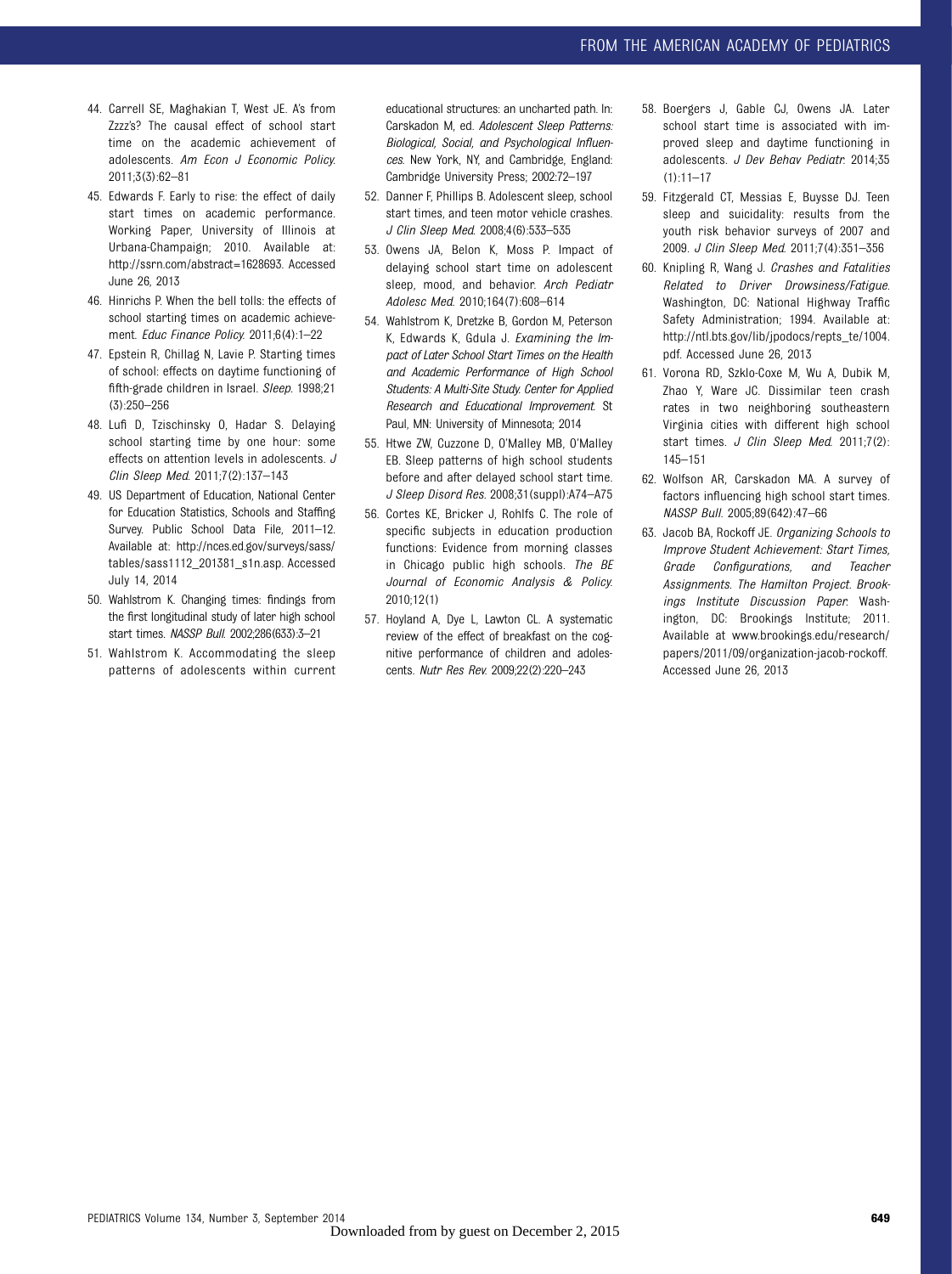# DOI: 10.1542/peds.2014-1697 *Pediatrics*; originally published online August 25, 2014; ADOLESCENCE, AND COUNCIL ON SCHOOL HEALTH ADOLESCENT SLEEP WORKING GROUP and COMMITTEE ON **School Start Times for Adolescents**

| <b>Updated Information &amp;</b><br><b>Services</b> | including high resolution figures, can be found at:<br>/content/early/2014/08/19/peds.2014-1697                                                     |
|-----------------------------------------------------|-----------------------------------------------------------------------------------------------------------------------------------------------------|
| <b>Citations</b>                                    | This article has been cited by 8 High Wire-hosted articles:<br>/content/early/2014/08/19/peds.2014-1697#related-urls                                |
| <b>Permissions &amp; Licensing</b>                  | Information about reproducing this article in parts (figures,<br>tables) or in its entirety can be found online at:<br>/site/misc/Permissions.xhtml |
| <b>Reprints</b>                                     | Information about ordering reprints can be found online:<br>/site/misc/reprints.xhtml                                                               |

rights reserved. Print ISSN: 0031-4005. Online ISSN: 1098-4275. Grove Village, Illinois, 60007. Copyright © 2014 by the American Academy of Pediatrics. All and trademarked by the American Academy of Pediatrics, 141 Northwest Point Boulevard, Elk publication, it has been published continuously since 1948. PEDIATRICS is owned, published, PEDIATRICS is the official journal of the American Academy of Pediatrics. A monthly





DEDICATED TO THE HEALTH OF ALL CHILDREN<sup>™</sup>